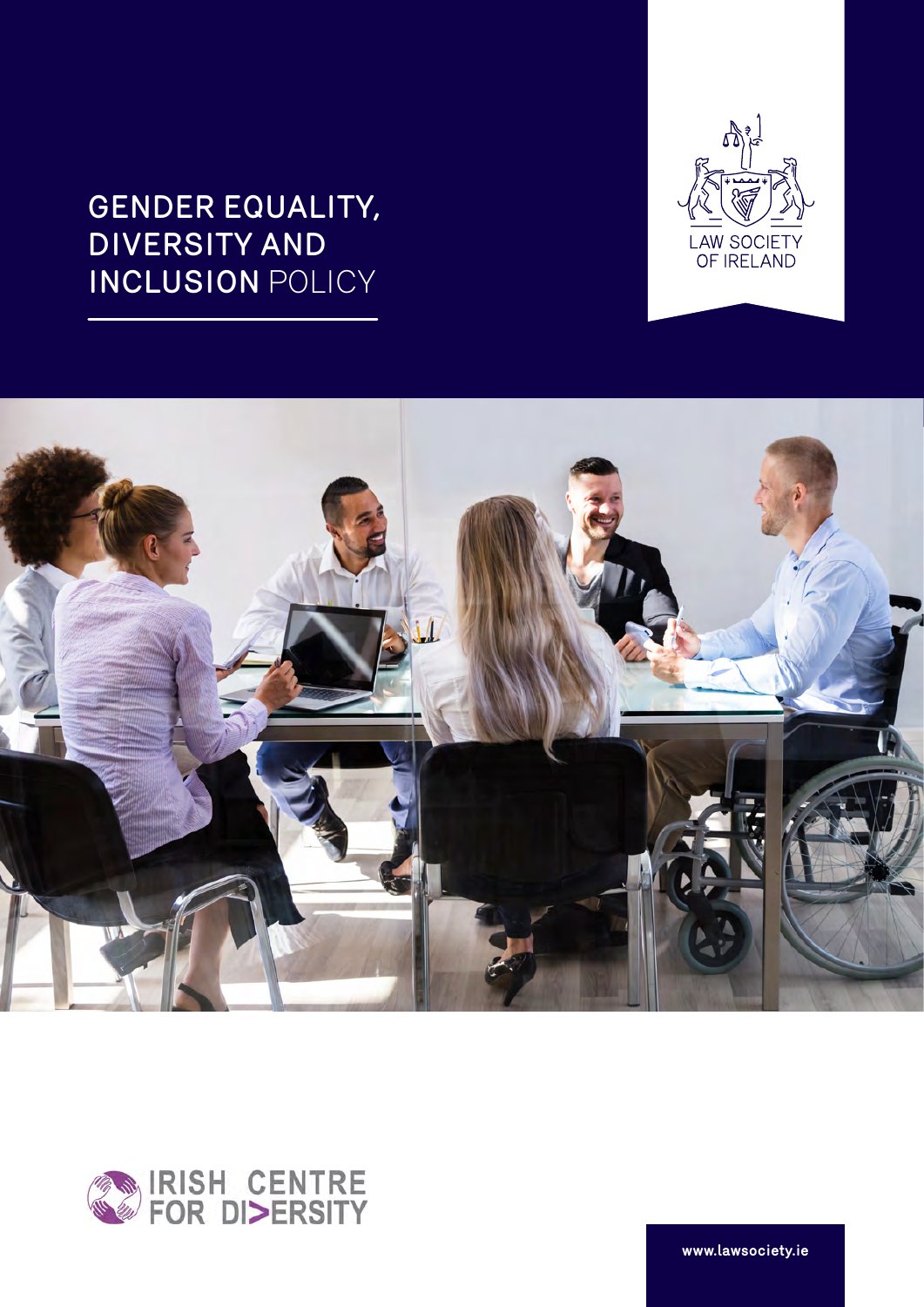| <b>ADOPTED:</b>                    | [INSERT DATE]                                                                                                                                                                                                                                                |
|------------------------------------|--------------------------------------------------------------------------------------------------------------------------------------------------------------------------------------------------------------------------------------------------------------|
| <b>CONTACT OFFICER:</b>            | [INSERT NAME]                                                                                                                                                                                                                                                |
| <b>LAST AMENDED/REVIEWED:</b>      | <b>V1-1ST VERSION</b> [DATE ADOPTED]<br>BY [NAME]                                                                                                                                                                                                            |
| <b>VERSION/REVIEWED BY:</b>        | <b>FIRST VERSION OF POLICY</b>                                                                                                                                                                                                                               |
| <b>NEXT FORMAL POLICY REVIEW:</b>  | <b>ANNUALLY</b><br><b>NEXT REVIEW DUE - [INSERT MONTH AND YEAR]</b>                                                                                                                                                                                          |
| <b>FORMAL REVIEW OF POLICY BY:</b> | [INSERT NAME OF GROUP]                                                                                                                                                                                                                                       |
| <b>POLICY LINKS:</b>               | THIS POLICY LINKS TO ALL POLICIES, PROCEDURES AND STRATEGY<br><b>DOCUMENTS ADOPTED BY</b><br>[INSERT FIRM NAME]<br>Specific reference is made to the following documents:<br>• Disciplinary and Grievance Procedures<br>• Grievance and Complaints Procedure |
|                                    | • Anti-Bullying and Harassment Policy                                                                                                                                                                                                                        |

#### **BRIEF POLICY SUMMARY:**

**This policy was developed by the Irish Centre for Diversity and sets out how**  [INSERT FIRM NAME] **will achieve its aims to promote gender equality, diversity and inclusion as an employer and supplier of services. It outlines how gender equality, diversity and inclusion will underpin all areas of the firm's work and service provision, including the communities within which it operates.**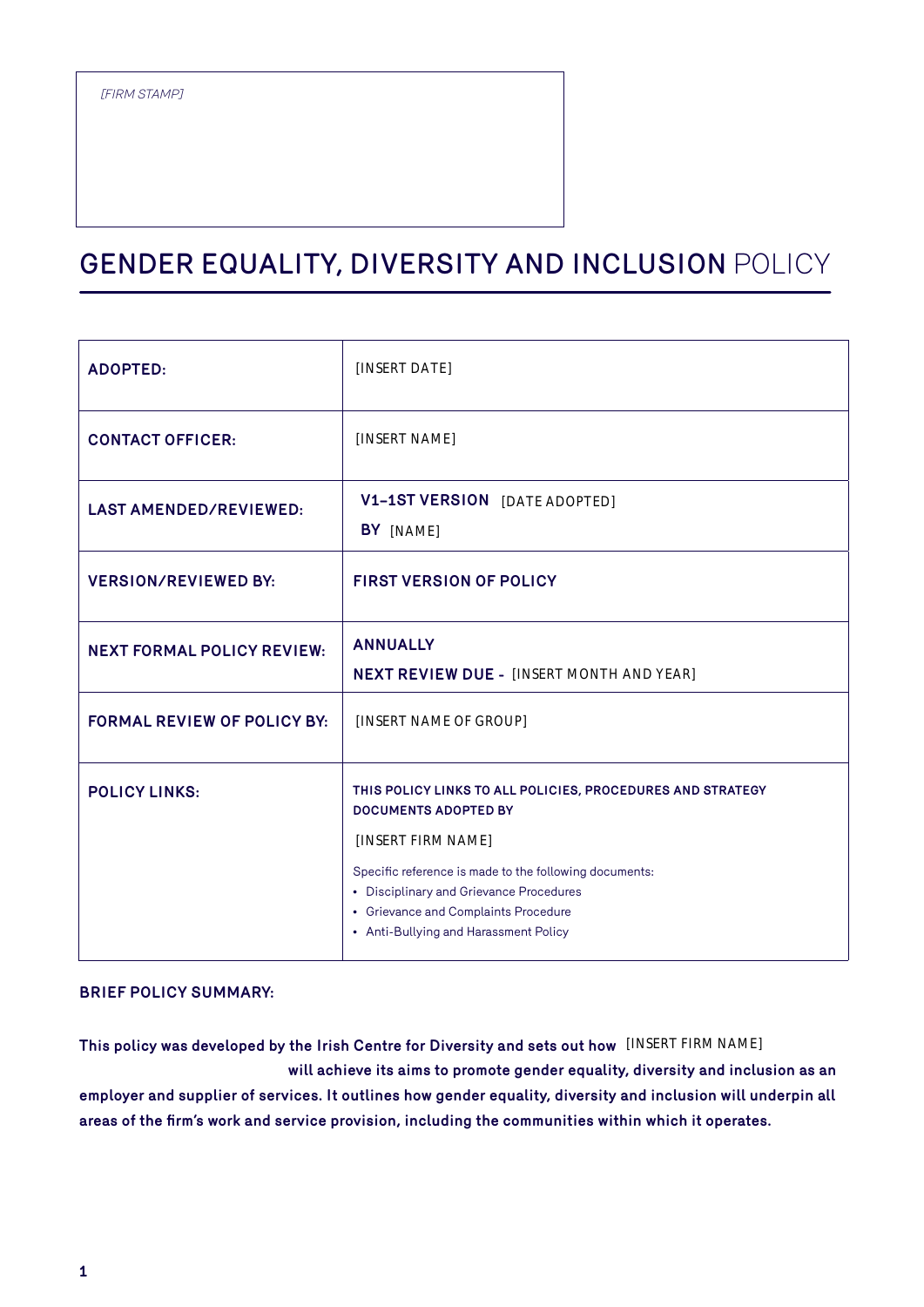

#### **CONTENTS**

| 1. | Purpose |
|----|---------|
|----|---------|

- 2. Objectives
- 3. Scope
- 4. Key Gender Equality, Diversity and Inclusion Concepts
- 5. Management and Delivery of this Policy
- 6. Selection, Recruitment and Retention
- 7. Service Delivery
- 8. Procurement
- 9. Monitoring and Evaluation
- 10. Review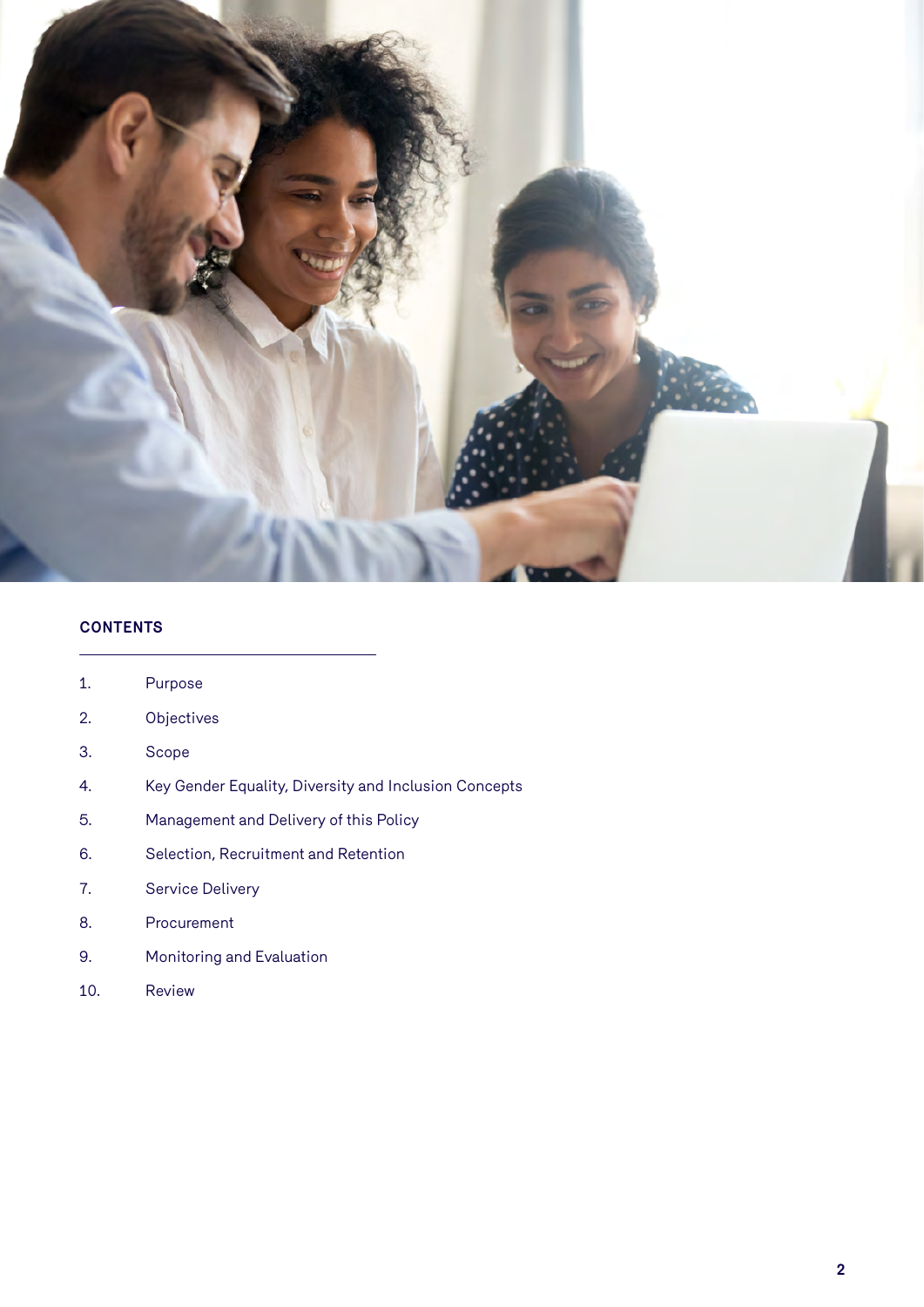#### **1. PURPOSE**

#### 1.1. Policy Statement

recognises that its clients and staff come from diverse backgrounds, with varying experiences and needs. We are committed to ensuring gender equality, diversity and inclusion are embedded into our day-to-day working practices. [INSERT FIRM NAME] actively promotes fairness, respect, gender equality, diversity, inclusion and engagement and is committed to continuous improvement.

1.2. Through our policies and in our day-to-day work and fulfilment of our legal responsibilities, [INSERT FIRM NAME] **is committed to promoting equality and fairness and** combating discrimination. This applies to everyone, regardless of their gender, civil status, family status, sexual orientation, religion, age, disability, race (includes race, colour, nationality or ethnic or national origins) or membership of the Traveller Community. [INSERT FIRM NAME]<br>[INSERT FIRM NAME]<br>eceds, we are committed to ensuring gender equality, diay-to-day working practices. [INSERT FIRM NAME]<br>tatively promotes fairness, respect, genere equality, div<br>committed to continuous

#### **2. OBJECTIVES**

- 2.1. In order to effectively implement its commitment to being an equal and diverse firm,
	- has identified the following objectives: • Provide the firm's leaders with the skills and knowledge to fully embed fairness, respect, gender
	- equality, diversity, inclusion and engagement into the firm's culture, strategy and processes.
	- Provide gender equality, diversity and inclusion training to all staff and leaders, which will include content on their responsibilities, relevant legislation, and this policy.
	- Ensure that no client or potential client receives less favourable treatment than any other person, making adjustments to services where necessary in order to facilitate this.
	- Ensure opportunities are accessible to all, introducing reasonable accommodations to facilitate this where required.
	- Gather data to enable the monitoring of clients and staff satisfaction (whilst ensuring compliance at all times with the General Data Protection Regulation (GDPR)) to identify and address any negative trends by the nine protected grounds of discrimination.
	- Create an environment where staff and clients are treated fairly and with dignity and respect.
	- Enforce a zero-tolerance approach in relation to discrimination, bullying, harassment, sexual harassment, and inappropriate behaviour, thoroughly investigating any reported incidents and taking appropriate actions.
	- Ensure fair treatment for job applicants, which is free from bias.
	- Make the best possible use of our existing and potential workforce through effective talent management and training.
	- Provide a safe, supportive, and welcoming environment where everyone can contribute to their fullest potential.
	- Challenge discrimination and promote gender equality, diversity and inclusion.
	- Provide training to staff on [INSERT FIRM NAME] approach to gender equality, diversity and inclusion, its commitment to zero tolerance in relation to discrimination, bullying, harassment, sexual harassment and inappropriate behaviour and the contents of this policy.
	- Act as role models to partner firms and other external stakeholders.
	- Undertake Equality Impact Assessments on all policies, processes, and procedures in order to ensure that no direct or indirect discrimination exists within these.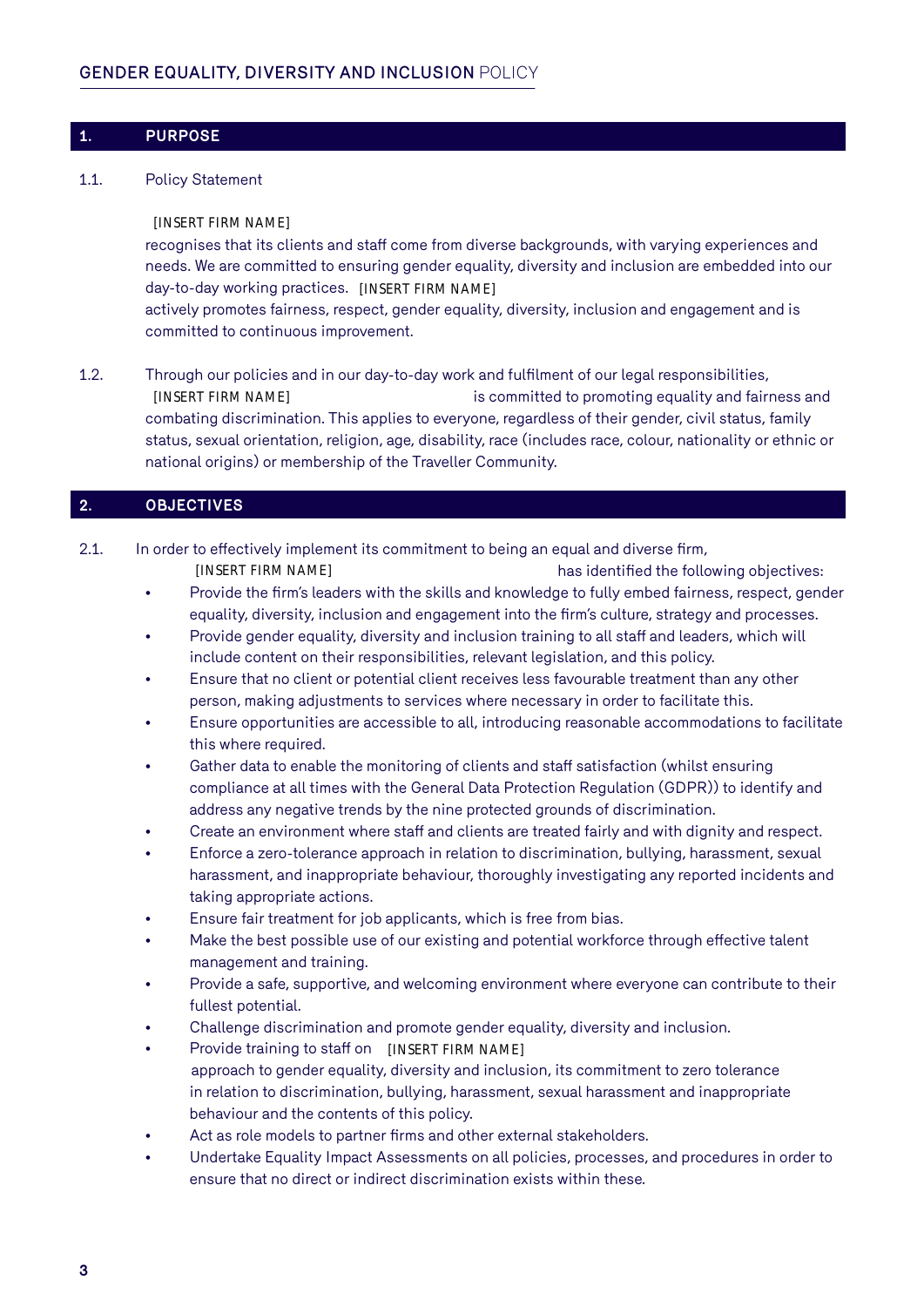#### **3. SCOPE**

- 3.1. This policy applies to the firm, its leadership team, employees, partners and to any external stakeholders that are supported by or engage with the firm.
- 3.2. Gender equality, diversity and inclusion imposes rights and responsibilities on every member of staff. All employees and the leadership will be informed that a Gender Equality, Diversity and Inclusion Policy (the "Policy") is in operation and that they are bound to comply with its requirements. The Policy will also be drawn to the attention of external stakeholders, job applicants and clients.
- 3.3. The Policy ensures that our statutory equality duties outlined in the Employment Equality Acts 1998–2015 (as amended) and the Equal Status Act 2000 (as amended) (together 'the Acts') are met.
- 3.4. The nine discriminatory grounds are defined under the Employment Equality Acts 1998-2015 (as amended) as being:
	- Gender
	- Civil status
	- Family status
	- Sexual orientation
	- **Religion**
	- Age
	- **Disability**
	- Race (includes race, colour, nationality or ethnic or national origins)
	- Membership of the Traveller Community.

#### **4. KEY EQUALITY AND DIVERSITY CONCEPTS**

- 4.1. Diversity can be defined as the visible and non-visible differences between individuals. These differences can be related to race, ethnicity, religion, age, disability, sexual orientation, and gender, as well as the many differences in values, attitudes, beliefs, cultural views, skills, knowledge, education, background, employment, parenthood, marital or civil status, and life experiences of every individual.
- 4.2. Equal Opportunities can be defined as ensuring all those involved with or wishing to be involved with the firm, regardless of their diversity, are provided with opportunity based on their ability or potential to perform the required activity.
- 4.3. Discrimination is unequal treatment of an individual because of their membership of a particular class or group, such as sex, race, or trade union.
	- (a) Direct discrimination occurs where a person is treated less favourably than another person is, has been, or would be treated in a comparable position on the basis of one or more of the nine grounds as set out above: for example, refusing to send someone on a training course because they are married or have children.
	- (b) Indirect discrimination occurs where a person is subject to an apparently neutral provision that puts them at a particular disadvantage compared with other persons because of, for example, their race or gender: for example, declaring a post as being suitable only for a full-time member of staff without proper justification (i.e., establishing the need for a full-time member of staff rather than for part-timers or job sharing).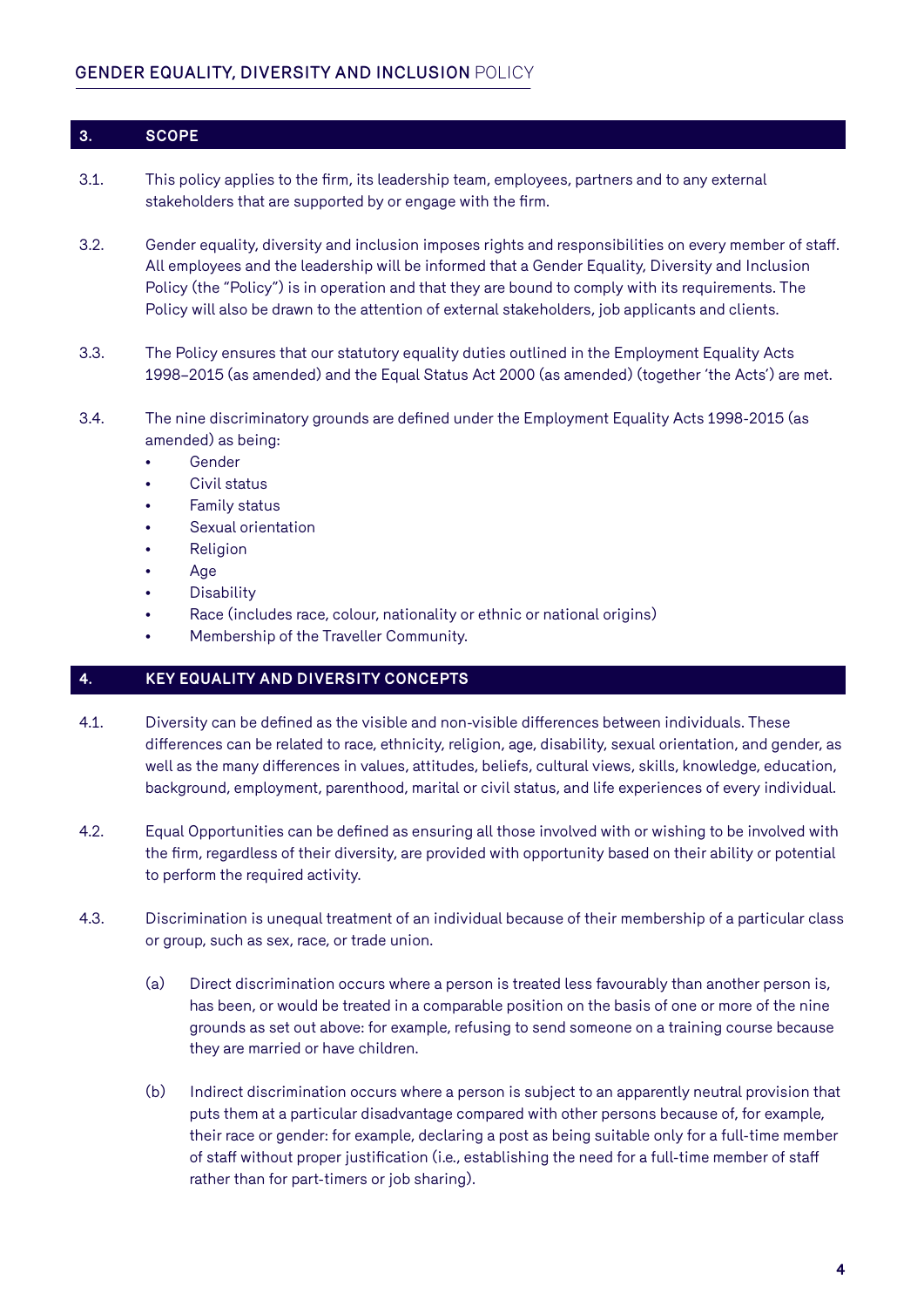- 4.4. Discrimination may be subtle and unconscious and may not be easy to identify. For example, discrimination sometimes results from general assumptions about the capabilities, characteristics and interests of particular groups or individuals, which are allowed to influence the treatment of staff or job applicants or clients. This includes unconscious bias.
- 4.5 Harassment or bullying covers any form of unwanted conduct related to any of the discriminatory grounds that has the effect of causing undue stress on individuals and of de-motivating them. Harassment, sexual harassment or bullying of any kind will not be tolerated and serves to undermine the safe, supportive, and welcoming environment that [INSERT FIRM NAME] wishes to encourage.
- 4.6. Sexual harassment is any form of unwanted verbal, non-verbal or physical conduct of a sexual nature. Similar to harassment, it is defined as conduct that has the purpose or effect of violating a person's dignity and creating an intimidating, hostile, degrading, humiliating or offensive environment for the person.

#### **5. MANAGEMENT AND DELIVERY OF THIS POLICY**

- 5.1. Fairness, respect, gender equality, diversity, inclusion and engagement are the responsibility of everyone within  $[INSERT\text{ FIRM NAME}]$  .
- 5.2. The leadership team of [INSERT FIRM NAME] is committed to embedding gender equality, diversity and inclusion within the business, ensuring that everything we do and the manner in which it is done makes reference to and considers the impact upon our equality objectives.
- 5.3. uses the procurement process to ensure that its partners and external stakeholders operate their businesses with similar equality objectives and delivers its services with the same ethos. 5.2. The leadership team of [INSERT FIRM NAME] gender equality, diversity and inclusion within the business, ensuring the manner in which it is done makes reference to and considers the impact<br>5.3. [INSERT FIRM NAME] uses [INSERT FIRM NAME]

# to implement, monitor and evaluate the Policy in terms of employment practices (selection, recruitment, and retention), training and service delivery. The [Managing Partner] is also under a duty to ensure that the leaders are regularly kept updated in terms of the Policy's implementation. Additionally, the implications for the leaders arising from the decisions it makes and the policies it introduces must be made clear to the leaders.

- 5.5. The Policy Statement (at paragraph 1.1) will be communicated to all staff, clients and other stakeholders using a variety of methods, such as the staff intranet, the website, displayed in offices and prominent places and, where appropriate, included in publications.
- 5.6 Annual work plans are in place that specifically address the gender equality, diversity and inclusion aspects of all areas of work for staff and the leadership team; these support the delivery of the objectives contained within this Policy.
- 5.7 Staff will receive appropriate training to ensure they understand their responsibility not to discriminate and to treat everyone with respect and dignity. Staff are expected to be aware of personal prejudices, unconscious bias and stereotypes and avoid labels at all times.
- 5.8. Existing processes will be used to review and investigate any complaints in relation to discrimination, harassment or bullying, as follows: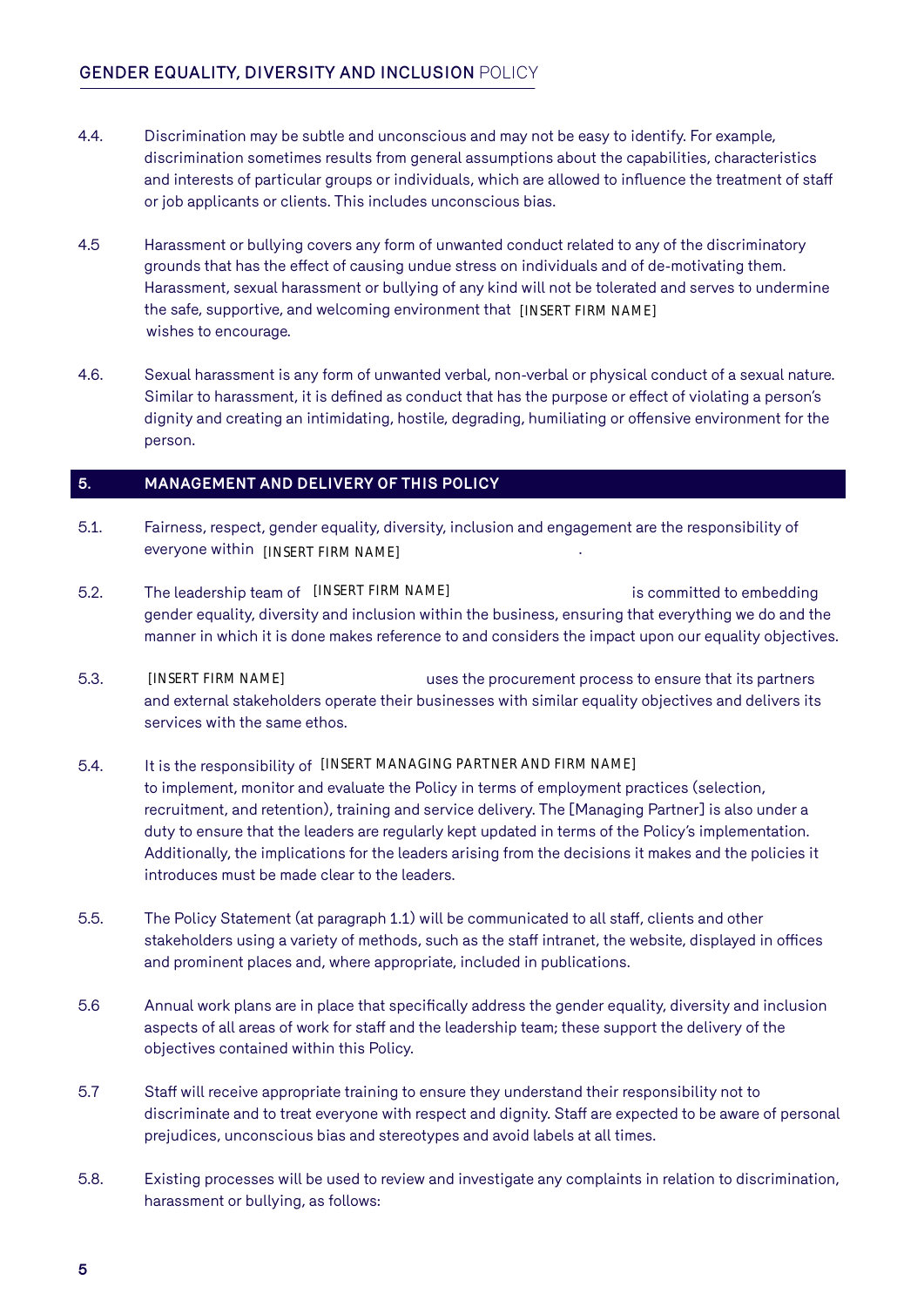- Staff the employee is encouraged to raise the matter through the Grievance Procedure if the employee believes that s/he has been treated less favourably than another based on any of the discriminatory grounds. The employee is encouraged to raise the matter through the Bullying and Harassment Policy if the employee believes they may have been harassed on any of the nine discriminatory grounds.
- Clients (those using our services) clients should raise the matter through the Complaints Procedure.
- 5.9. All complaints will be treated with fairness, sensitivity, respect, and confidentiality for all parties concerned, and the employee will be advised of the correct procedure to undertake as a result of the concerns raised.
- 5.10. It is expected that when staff or leaders represent [INSERT FIRM NAME] at any time, including through attendance at committees, meetings with external stakeholders and contact with clients, they will ensure that the gender equality, diversity and inclusion principles and practices outlined in this Policy are adhered to.
- 5.11. When representing [INSERT FIRM NAME] states on the committees of other the committees of other the states of other the committees of other the states of other the states of other the states of other the states of oth agencies, each staff member or leader will endeavour to ensure that diversity and inclusion principles and practices are adopted by those agencies.

### **6. SELECTION, RECRUITMENT AND RETENTION**

- 6.1. **INSERT FIRM NAME aims to promote gender equality, diversity** and inclusion as an employer. It also aims to ensure that no job applicant or employee receives less favourable treatment or is disadvantaged by conditions or requirements that cannot be shown to be justifiable within the context of the policy. [INSERT FIRM NAME]
- 6.2. Selection, recruitment, training, promotion, and employment practices generally will be subject to regular review to ensure they comply with this Policy. In particular, selection and recruitment procedures will be reviewed annually in order to constantly improve gender equality, diversity and inclusion practices and respond to changes in legislation. [INSERT FIRM NAME] will monitor data on all applicants as well as those that are successful in order to identify any practices that unintentionally discriminate against specific groups. The firm will ensure compliance with the General Data Protection Regulation (GDPR) at all times.
- 6.3. We will take whatever positive action is required where it can be shown that under-representation of any particular group has occurred in recruitment. Where appropriate and legally permissible, employees from under-represented groups will be given training and encouragement in order to promote gender equality, diversity and inclusion within [INSERT FIRM NAME]
- 6.4. Employees involved in the selection and recruitment process, and in the management of staff, will receive appropriate training to ensure they recognise when they are making stereotypical assumptions or judgements about people, and avoid any discriminatory practices in the way in which they shortlist, recruit, or manage employees. This will include unconscious bias training.
- 6.5. We regard discrimination, harassment, sexual harassment, abuse, victimisation or bullying of staff, clients or of others in the course of work as disciplinary offences that could be regarded as serious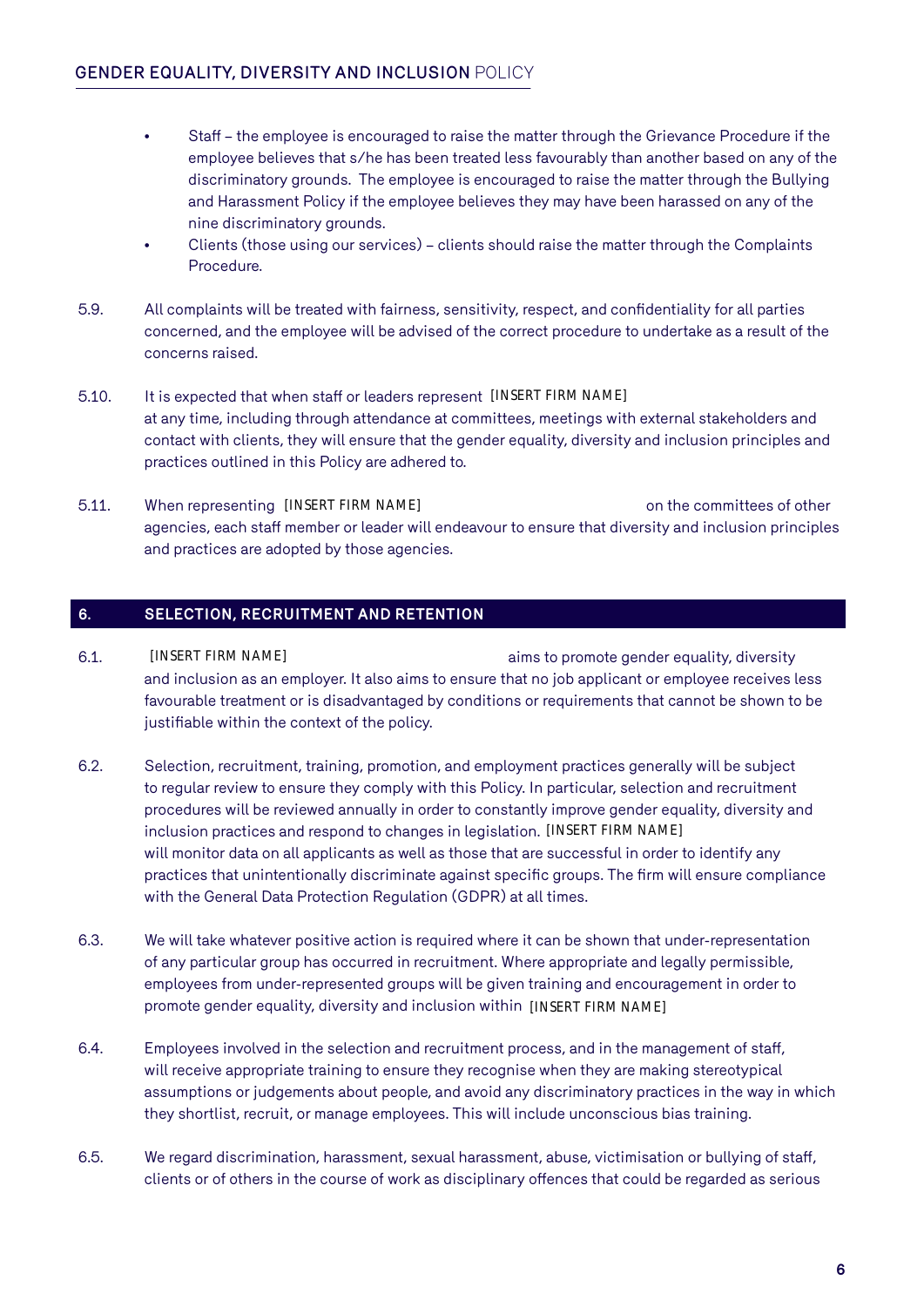misconduct. Condoning such behaviour could also be treated as a disciplinary offence under the firm's Disciplinary Policy. As well as disciplining the perpetrator(s), we will give appropriate support to people who complain of harassment of themselves or others.

- 6.6. has considered the working practices it has in place to address inequality and discrimination and how it promotes fairness for all. Examples of these against each of the protected characteristics are given below, but is not a definitive list of all that [INSERT FIRM NAME] does: [INSERT FIRM NAME]
- 6.6.1. We recognise that employees have different needs at different stages during their career, both men and women – for example, to balance work and caring responsibilities. We will attempt to accommodate staff requests to work flexibly, whether fixed-term, part-time or some other working arrangement, for whatever reason, so long as agreement is consistent with the needs of the firm. We will also encourage initiatives designed to help staff who wish to return to work after a career break.
- 6.6.2. Our terms and conditions of employment allow for paternity, parental and parents' leave in addition to standard maternity leave, adoptive leave, carers' leave and any other forms of statutory leave, in accordance with current legislation. Allowance is also made for compassionate and dependants' leave to deal with domestic emergencies through our family-friendly policies.
- 6.6.3. We recognise that firms are obliged, under the Employment Equality Acts 1998–2015 (as amended) to make reasonable accommodations to support people with disabilities and enable them to do their job without unnecessary difficulty. We will endeavour to make accommodations that are reasonable, whether or not we are obliged to do so by law, and whether or not an applicant with a disability or employee is covered by the definition of 'disability' under the Employment Equality Acts 1998–2015 (as amended).
- 6.6.4. We are committed to ensuring employees do not experience discrimination (or less favourable opportunities/treatment) on the basis of their race, religion, or belief by:
	- Allowing time and, if possible, a place for prayers during the working day and at the workplace as appropriate.
	- Considering, where possible, an employee's dietary requirements in catering for staff and when providing facilities for staff to eat and store food.
	- Allowing staff of particular faiths, where possible, to take their holidays for religious festivals and other religious observance.
	- Trying to arrange job interviews or other important work meetings at times, where possible, that do not clash with important religious festivals.
	- Not imposing, where possible, a dress code with which people of a particular religion cannot comply.
- 6.6.5. We will not discriminate on grounds of age in recruitment, promotion, training, or the availability of benefits – such as pension contributions or health insurance.
- 6.6.6. We will not discriminate on the grounds of gender, where an individual is in the process of gender reassignment, or where an individual has completed this reassignment.
- 6.6.7. will not discriminate on the grounds of marriage or civil partnership and will support individual need where possible and as required. [INSERT FIRM NAME]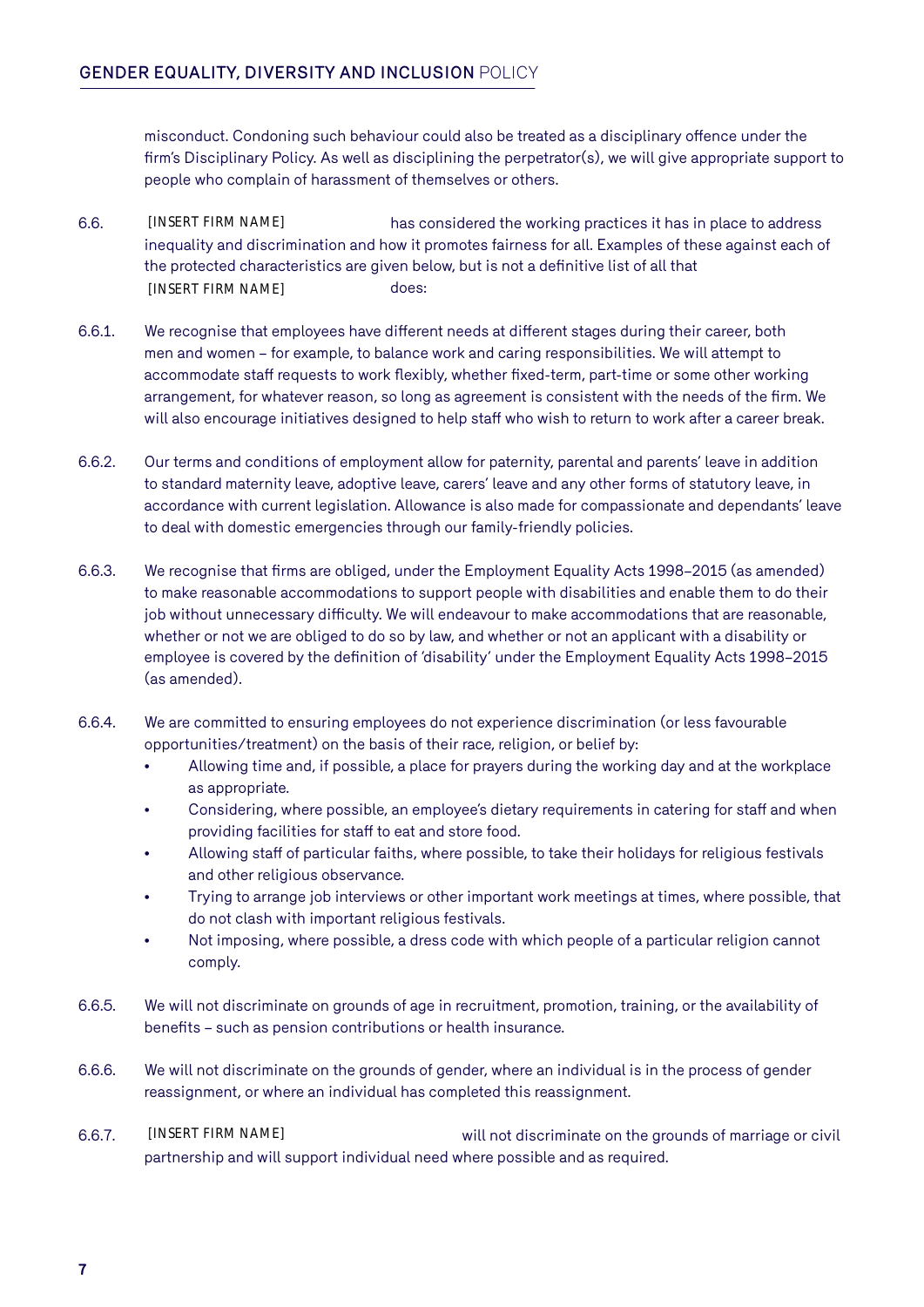- 6.6.8. We will not discriminate on the grounds of an individual's sex or on the grounds of sexual orientation, providing everyone, where possible, with exactly the same opportunity to achieve their goals.
- 6.7. As part of its talent management strategy, [INSERT FIRM NAME] will operate an annual staff appraisal system. Training or education development to enhance potential within the existing job, arising out of needs identified through appraisal or from other circumstances, will, where appropriate or possible, be provided. We may, in certain circumstances, allow for paid or unpaid leave for training or educational purposes.
- 6.8. [INSERT FIRM NAME] THE SALE REPORTS TO A REFORM THE RESIDENCE REPORTS TO A REPORT OF A REPORT OF A REPORT OF A REPORT OF A REPORT OF A REPORT OF A REPORT OF A REPORT OF A REPORT OF A REPORT OF A REPORT OF A REPORT OF processes are fair and take account of the social, domestic, cultural and physical obstacles to people progressing. We seek to identify where these exist for individuals and take actions to limit these where necessary. [INSERT FIRM NAME]
- 6.9. We undertake review of pay and continually work towards eliminating any unfair pay gaps where these are identified.
- 6.10. All training opportunities will be published widely through Line Managers to all appropriate employees, and not in such a way as to exclude or disproportionately reduce the numbers of applicants from a particular group. In all training opportunities, we will pay due regard to the need to eliminate discrimination on the grounds set out in this policy.

### **7. SERVICE DELIVERY**

- 7.1. We will use a variety of methods to regularly consult with our clients. We will gather their views on existing and planned services, including changes to provision.
- 7.2. We will make public our commitment to combating discriminatory attitudes, where these are encountered, by publishing this policy widely amongst staff, partners, recognised trade unions and external stakeholders and in a variety of formats.

#### **8. PROCUREMENT**

- 8.1. **INSERT FIRM NAME IMAGE 2008 1 is committed to working with a wide** range of suppliers and contractors, from local businesses through to large multi-nationals across a wide range of different types of contracts and purchases. [INSERT FIRM NAME]
- 8.2. Gender equality, diversity and inclusion will be considered during the procurement process and, on the award of contracts, there will be an expectation that contractors comply with the relevant legislation and principles of this policy.
- 8.3. Each contractor that engages in the [INSERT FIRM NAME]procurement process will be required to hold the appropriate certification and qualifications for the works and services they are submitting a bid to carry out. The application process will require the contractor to provide evidence of a formal gender equality, diversity and inclusion policy, further supported by evidence of training delivered to staff, the provision of information, and a commitment to on-going support and training.